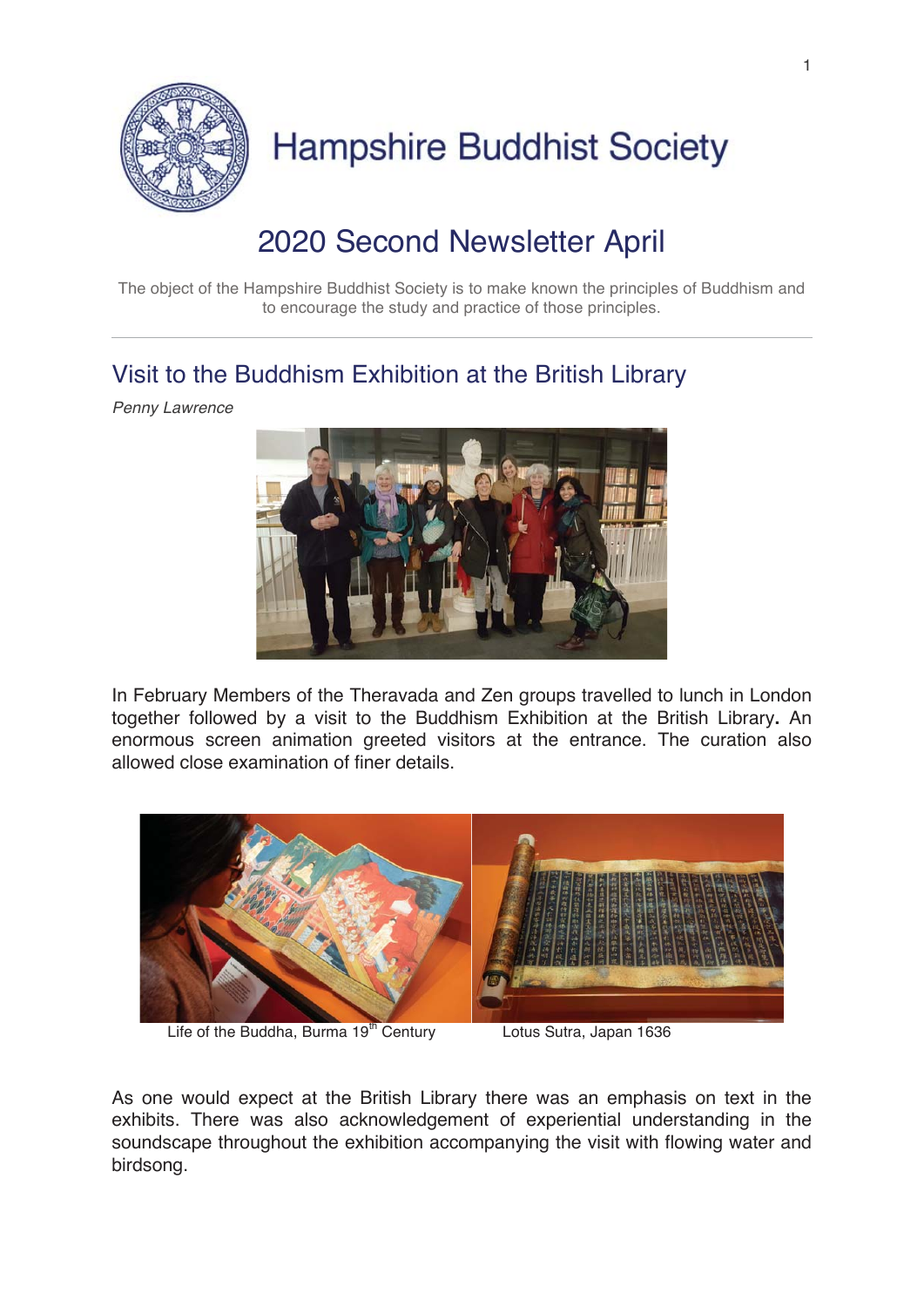

I left the exhibition with many impressions resonating, not least from huge standing bells/singing bowls struck at the exit. Overall, a favourite of mine was the time-lapse film showing the *Heart Sutra* in calligraphy on paving stones. The words *form is emptiness and emptiness is form* were written and faded away.



Hong Kong Artist, Stanley Wong

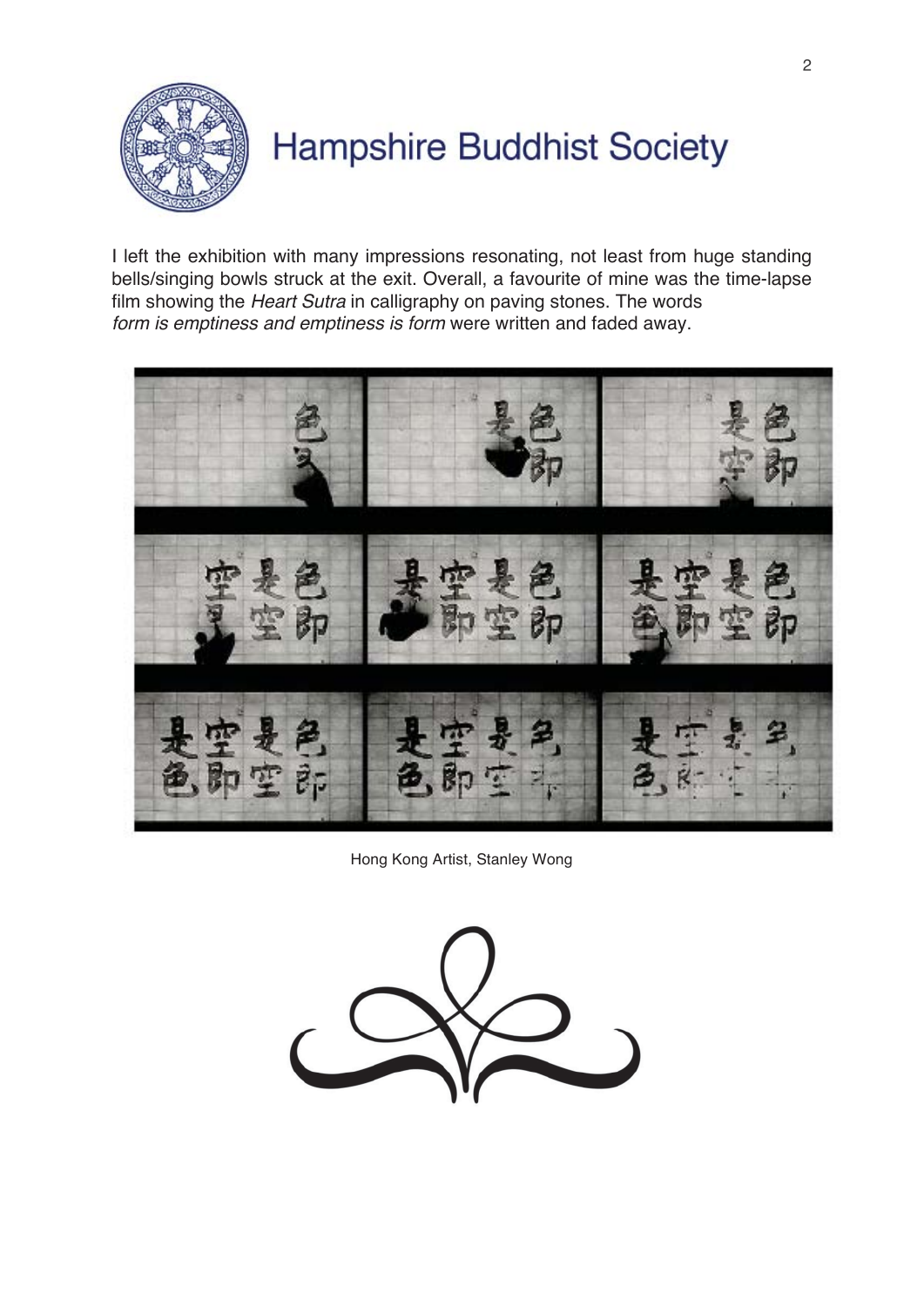

## HBS Annual Retreat

*Michael Laycock* 



*picture: Ajahn Ahimsako*

Pencil in the date of Sunday 20 September 2020 in Southampton for the Theravada Annual Retreat. It will be led by Ajahn Ahimsako, Abbot of Chithurst.

Invitations will be sent out when we are clear what the position for group gatherings will be.

Ajahn Ahimsako was born near San Francisco, California in 1959, and spent nearly thirty years living in various countries pursuing a career in classical ballet as a dancer, teacher, and educator. While living in England he travelled to Sri Lanka, where his interest in Buddhism prompted him to begin visiting Amaravati Buddhist Monastery and the London Buddhist Vihara. He began his monastic life in 2002 at Abhayagiri Buddhist Monastery in California, and was accepted into the Bhikkhu Sangha there in 2004 with Luang Por Pasanno as preceptor. Since 2009 Ajahn Ahimsako has spent eight years living at Amaravati Buddhist Monastery under the guidance of both Luang Por Sumedho and Ajahn Amaro. More recently Ajahn Ahimsako spent one year living at Wat Ratanawan in Thailand. He joined the Chithurst community (Cittaviveka) in the autumn of 2018.

(https://forestsangha.org/community/news/uk\_citttaviveka-new-abbot)

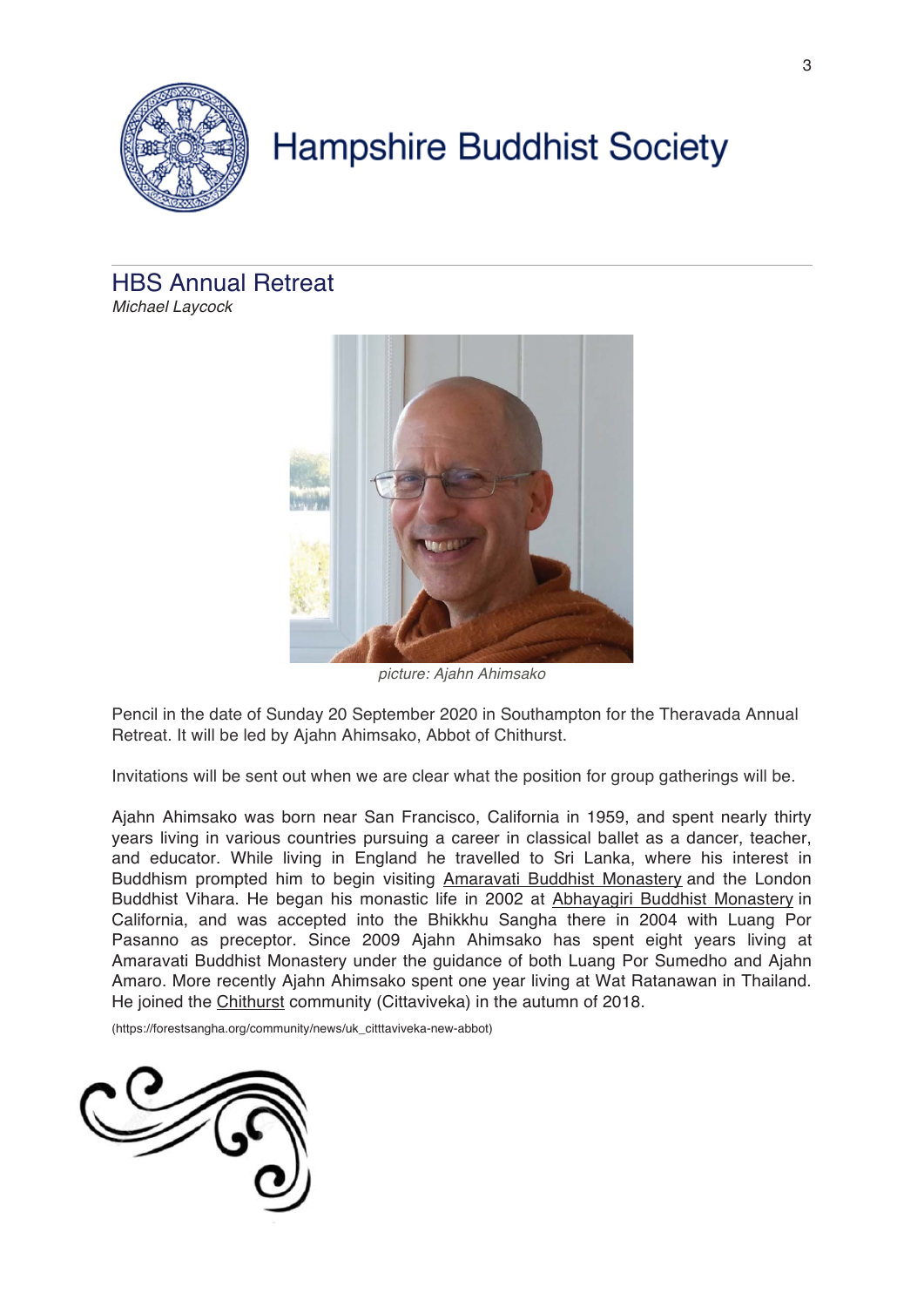

### **Editorial**

As we continue with the Spring and into Summer we have restrictions on being with people whom we may wish to be with. We can in our immediate environment find a beautiful companionship in blooming life above and around us. Blossoming is an everyday occurrence and one of continuous change that rewards our attention.

In Japan admiration of blossoms has been ritualised. "Hanami" is the centuries-old (since c. 700) practice of drinking under a blooming tree. In particular cherry blossoms are the focus. In Japan people have lunch and drink sake in cheerful feasts to celebrate them.

Every year the Japanese Meteorological Agency and the public track the 'cherry blossom front' as it moves northward up the archipelago with the approach of warmer weather via nightly forecasts following the weather segment of news programmes.

We could start with the cherry blossoms and we could continue on through the seasons of other blooms.



On the Sumida Embankment in the Eastern Capital, two bijin (beautiful people) walking under cherry blossom, 36 Views of Mount Fuji Series 7 by Hiroshige [Public domain]

In a typically ingenious ways humans have sought to preserve the temporary. Cherry blossoms and leaves are edible and both are used as food ingredients in Japan: The blossoms are pickled in salt and vinegar and used for flavour in confectionery; salt-pickled blossoms in hot water are called *sakurayu* and take the place of green tea at weddings. I have not experienced this and so cannot make a recommendation!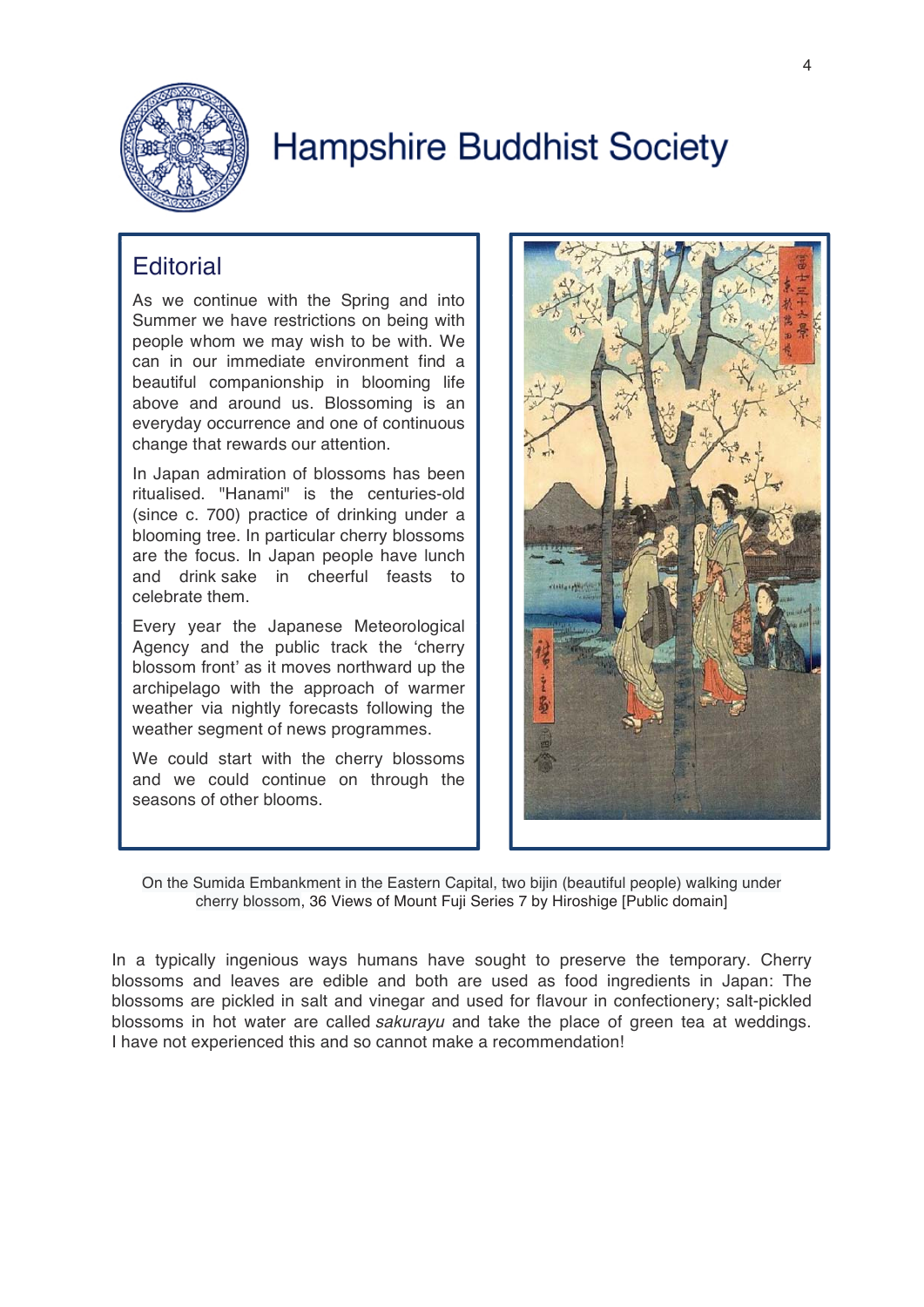



Preserved cherry blossom and *sakurayu* tea by Suguri F - Own work, CC BY-SA 3.0, https://commons.wikimedia.org/w/index.php?curid=699513



CCO Public Domain

*Penny Lawrence* 

Please send any items you would like to include to hbs.newsletter.editor@gmail.com.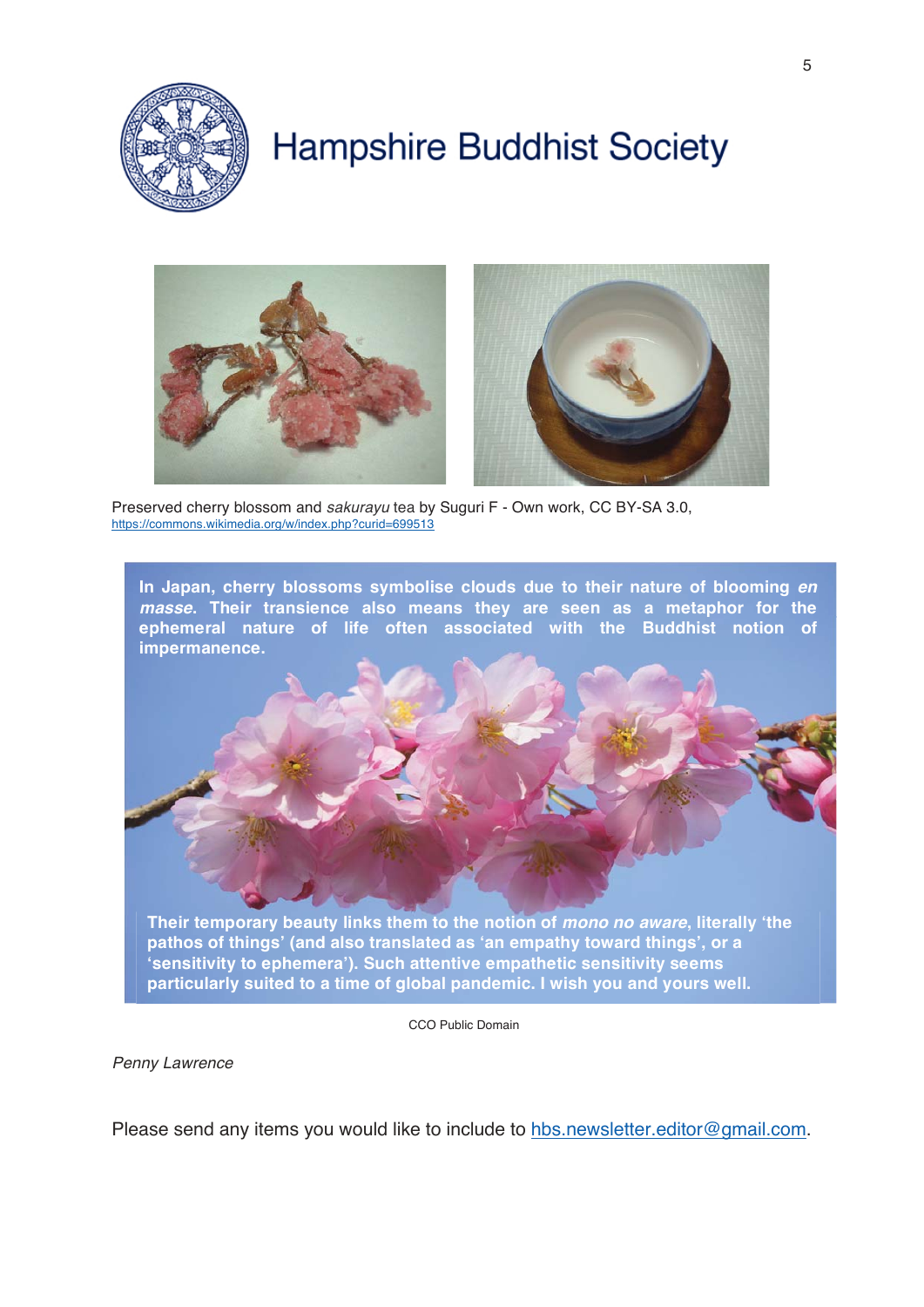

### Contact Details

#### **Hampshire Buddhist Society**

www.hampshirebuddhistsociety.org.uk hampshirebuddhistsociety@gmail.com

*Theravada Group meetings*: Friends Meeting House, 1a Ordnance Road, Southampton, SO15 2AZ hampshirebuddhistsociety@gmail.com

*Theravada Group day retreats:*  14th Highfield Scout Group HQ, 51 Brookvale Road, Southampton, SO17 1QS hbs-day-retreats@gmx.co.uk

*Zen Group meetings*: 32 Norfolk Road, Shirley, Southampton, SO15 5AS hbs.zen.group@gmail.com 023 8049 6315

### **Chithurst Buddhist Monastery**

Chithurst, Nr. Rogate, Petersfield, Hampshire, GU31 5EU www.cittaviveka.org

### **Amaravati Buddhist Monastery**

Great Gaddesden, Hemel Hempstead, Hertfordshire, HP1 3BZ www.amaravati.org

### **The Buddhist Society**

58 Eccleston Square, London, SW1V 1PH www.thebuddhistsociety.org 020 7834 5858

#### **The Zen Centre**

58 Marlborough Place, London, NW8 0PL www.rinzaizencentre.org.uk 020 7624 4987

### **The Zen Gateway**

www.thezengateway.com

Contributions to the newsletter are welcome. Please send them to us by email or post. If you would like to be removed from the mailing list, please tell us.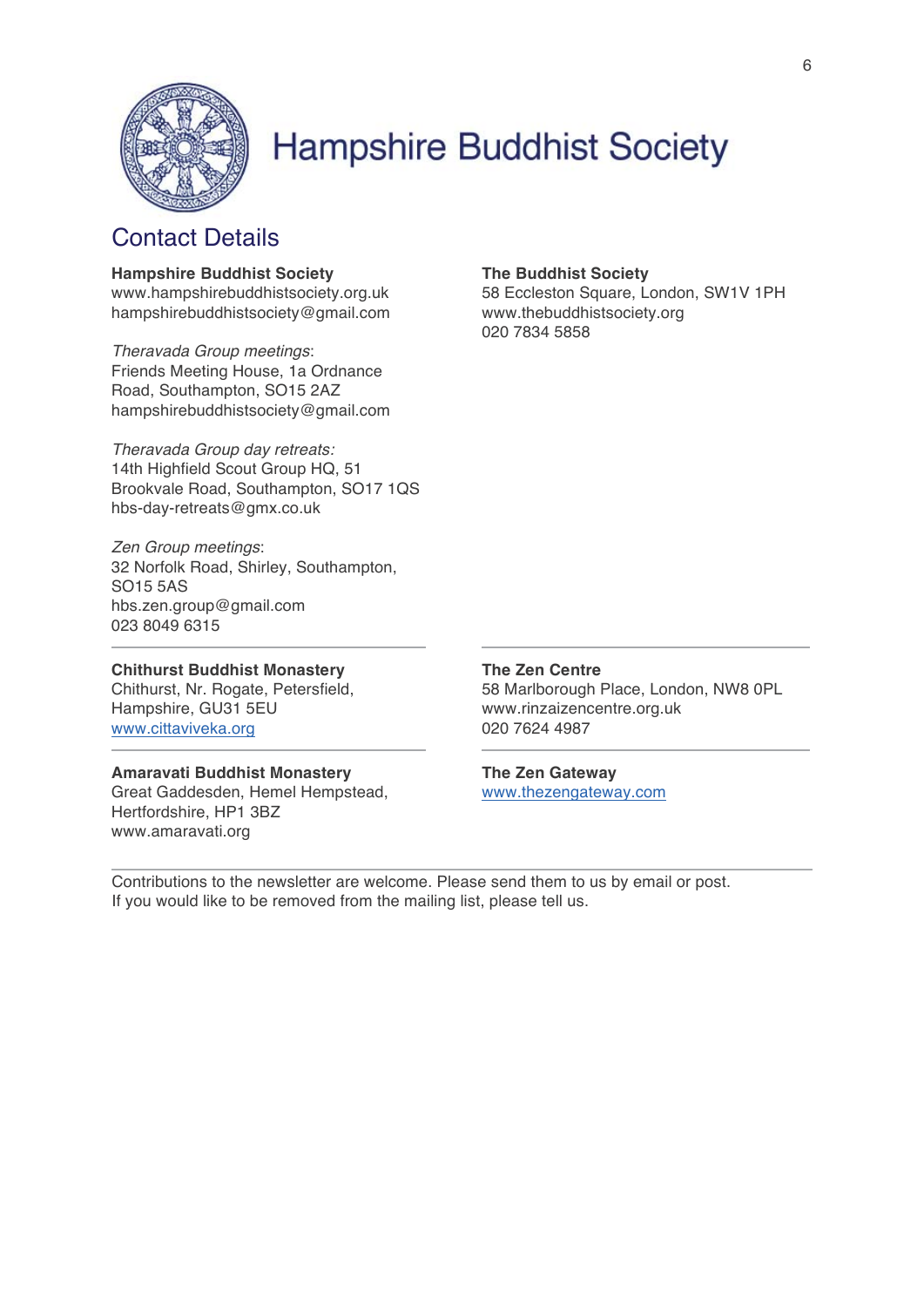

## Programme for Summer 2020

At the time of writing our regular face-to face meetings are currently suspended due to the Corona virus/Covid-19. However, the Zen group is meeting weekly online with phone access. For questions about the Zen group email hbs.zen.group@gmail.com or telephone 023 8049 6315. For general enquiries and for information about the Theravada group please email hampshirebuddhistsociety@gmail.com.

**The Buddhist Society** - Online classes and courses resumed from Monday 20<sup>th</sup> April but the building remains closed to visitors. Some talks, for example the usual Monday Theravada Class and the 'Fundamentals of Zen Class', are also being run on-line. See the end of the Newsletter for some details and check the website https://www.thebuddhistsociety.org/

**Cittaviveka** (Chithurst Buddhist Monastery) - the monastery is closed to all visitors and guests until further notice. All public events and gatherings, including Songkran and Wesak, are cancelled until at least the start of June, and perhaps longer. Keep up to date by checking the website at https://www.cittaviveka.org/announcements

**The Zen Centre Shobo-an and Fairlight** – The programme is currently taking place online. Members of Hampshire Buddhist Society groups are also welcome to join. For Zen group members there will be weekly classes on Wednesdays and Fridays. This is for those settled in the training**,** which generally means being an attendee at sesshins at Shobo-an, Fairlight or Douai Abbey. You will have received the details. For others, Shobo-an will be holding open events via Zoom that anyone can attend. These will be listed on Eventbrite as they are organised. To check on upcoming events please use this link: https://www.eventbrite.co.uk/o/shobo-an-zen-temple-12876433475 and click on

'Live Events' - (as it also lists past events).

| May 2020 |  |
|----------|--|
|----------|--|

| Mon          | 4   | Zen        | <b>Study Meeting online</b>                         |
|--------------|-----|------------|-----------------------------------------------------|
| <b>Thurs</b> |     | Theravada  | No meeting pending lockdown review                  |
| Mon          | 11  | Zen        | <b>Study Meeting online</b>                         |
| Mon          | 18  | Zen        | <b>Study Meeting online</b>                         |
| <b>Thurs</b> | 21. | Theravada  | No meeting pending lockdown review                  |
| Mon          | 25  | <b>Zen</b> | <b>Study Meeting online</b>                         |
| Sat          | 30  | <b>HBS</b> | No Monthly Day Retreat pending lockdown review      |
| Sun          | 31  | Zen        | Zen Sunday, The Buddhist Society, London online tbo |

| × | × |  | ×<br>۰. |  |
|---|---|--|---------|--|
|---|---|--|---------|--|

| Mon          | $\mathbf{1}$ | Zen         | Zazen tbc                                           |
|--------------|--------------|-------------|-----------------------------------------------------|
| <b>Thurs</b> |              | 4 Theravada | Meditation & Dhamma tbc                             |
| Mon          | 8            | <b>Zen</b>  | Soko Roshi tbc                                      |
| Mon          |              | 15 Zen      | Zazen tbc                                           |
| <b>Thurs</b> | 18           | Theravada   | <b>Meditation &amp; Dhamma tbc</b>                  |
| Mon          |              | 22 Zen      | Zazen tbc                                           |
| Sat          | 27           | <b>HBS</b>  | Monthly Day Retreat tbc                             |
| Sun          | 28           | Zen         | Zen Sunday, The Buddhist Society, London online tbc |
| Mon          | 29           | Zen         | Open Meeting tbc                                    |